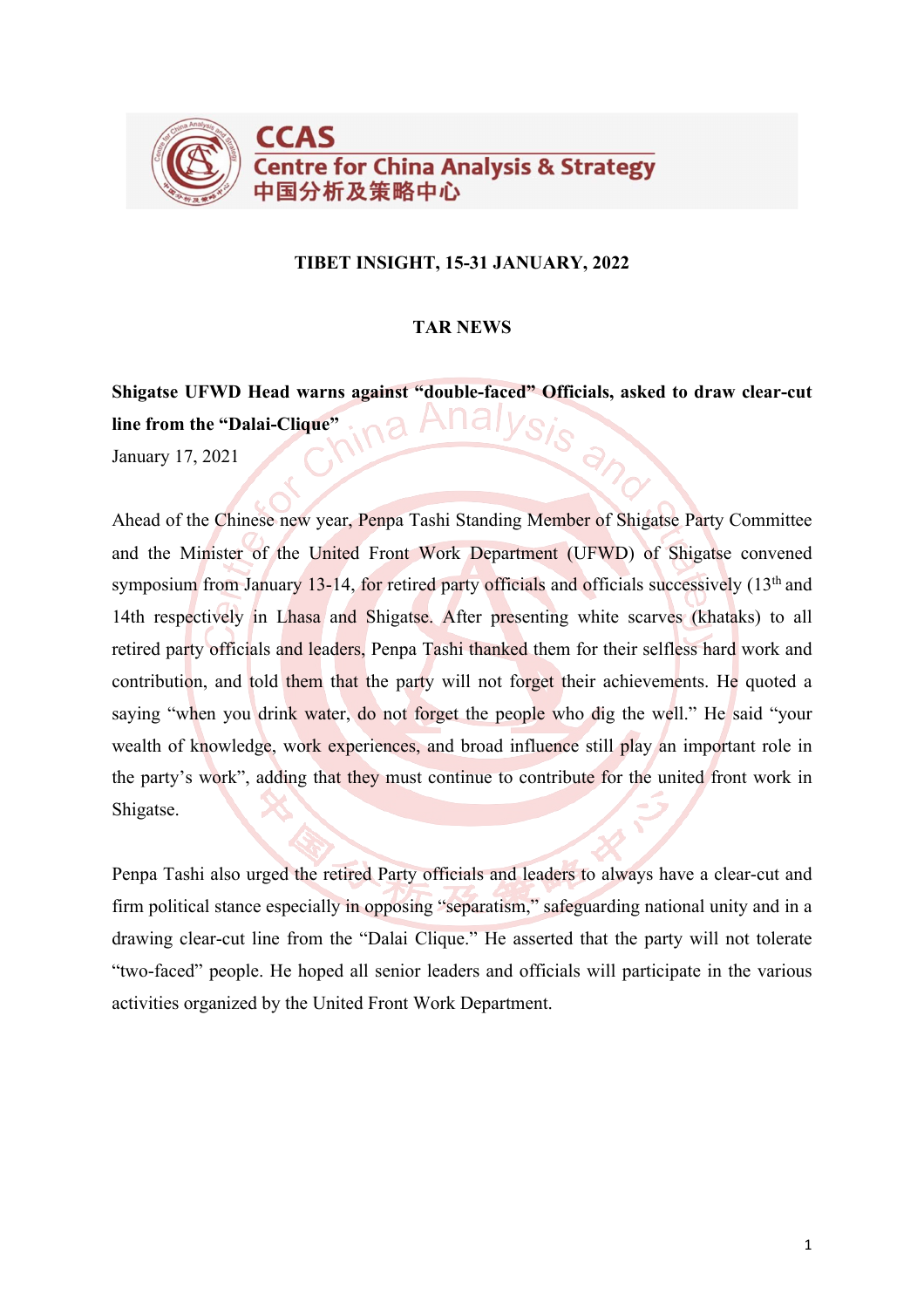#### **Medog County Party Committee Held Economic Work Conference**

January 20, 2022

Metok County convened an Economic Work Conference on January 20. Wei Changqi, Secretary of the County Party Committee, attended the meeting and delivered a speech. Li Jiji, Deputy Secretary of the County Party Committee and County Magistrate, and other County Standing Committee members including Tong Yufang, Deputy Secretary of the County Party Committee, Yang Yudong, Li Qingyun, Chen Jinxin, Tashi Dunzhu, Baima Dorji, Feng Qinghong and Zhou Jun attended.

Wei Changqi pointed out that 2021 was the 100th anniversary of the founding of the CCP, the 70th anniversary of the peaceful liberation of Tibet, and the first year of the "14th Five-Year Plan". The Medog County Party Committee had adhered to the guidance of Xi Jinping Thought on Socialism with Chinese Characteristics for a New Era, coordinated the work of epidemic prevention and control and economic and social development, promoted the expansion of poverty alleviation and rural revitalization, and achieved new results in highquality development.

He emphasised that the goals and tasks determined by the County Party Committee must be followed by the Central and Municipal Party Committees as also the important instructions of Wang Junzheng, Secretary of TAR Party Committee. He highlighted four main focus areas for the high-quality development in Metok:

*i) Focus on social harmony and stability, and create a favourable environment for promoting high-quality development*

It is important to firmly establish an overall national security concept, unswervingly maintain stability as the first task, seek long-term strategies and actions to strengthen the foundation, and constantly build a national security barrier. One must unswervingly carry out the struggle against separatism.

*ii). Focus on national unity and progress, and build a strong synergy to promote high-quality development.*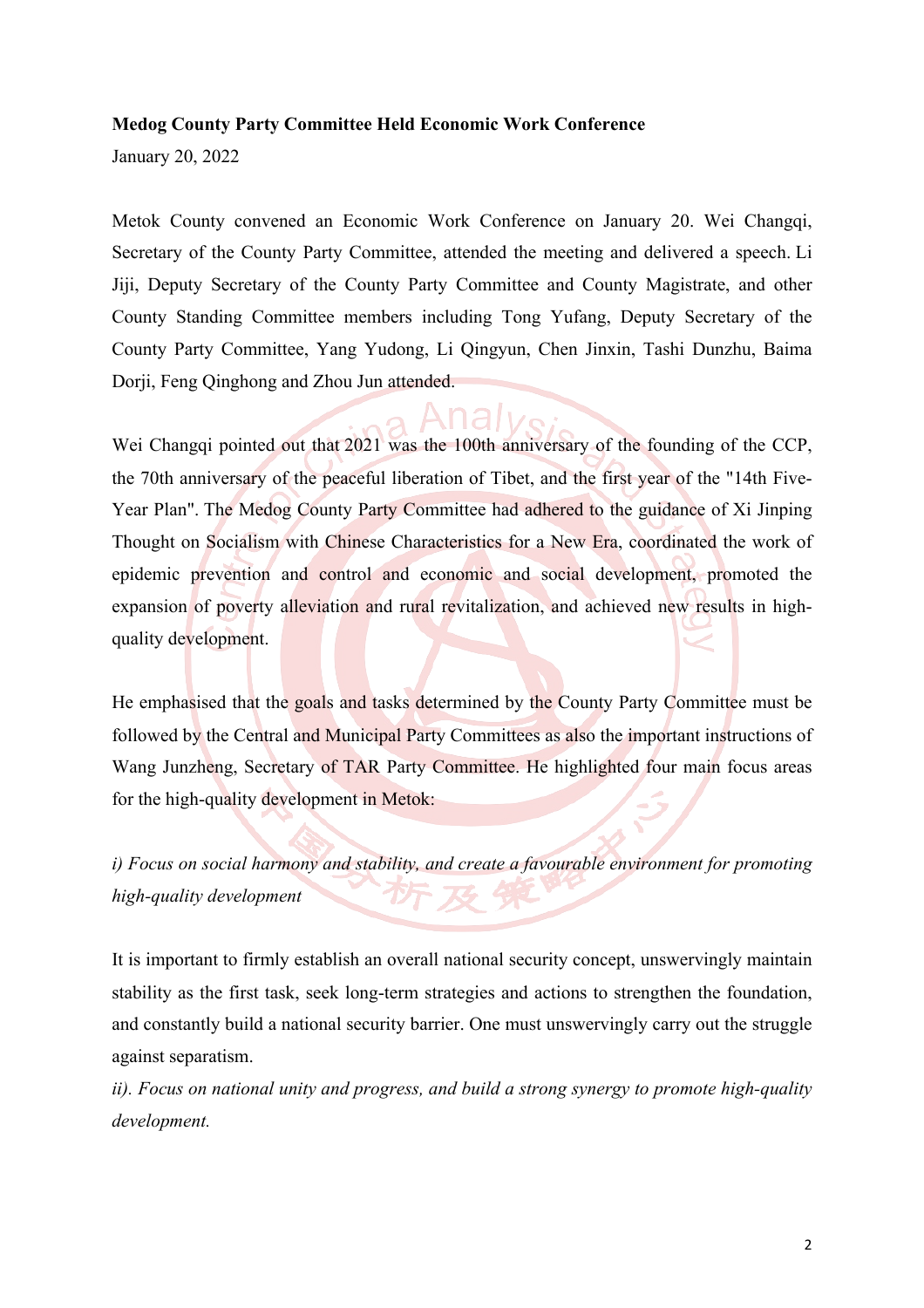The focus should be on building the consciousness of the community of the Chinese nation, resolutely implementing the party's ethnic policy, and doing a good job in various ethnic affairs in the new era. All the ethnic groups should be guided to establish a correct view of the country, history, nationality, culture, and religion.

*iii) Focus on the construction of ecological civilization and provide green guarantees for promoting high-quality development*

Comprehensively promote the construction of ecological environment protection and ecological civilization, with the creation of beautiful villages (Xiaokang) as the carrier and comprehensive environmental management as the focus. Continue to strengthen supervision, and strive to build ecological security barriers.

*iv) Focus on strengthening the border, prospering the border and enriching the people, and building a security barrier for promoting high-quality development*

The emphasis should be on securing and strengthening the border and vigorously promoting border defence. With the urgent need for the stabilization of the border, the urgent need for the anti-encroachment struggle, it is important to implement a "push forward strategy". Orderly promote the transfer of people in the central areas to the front line, speed up the construction of settlements in the border areas, and ensure that the people move into new homes as soon as possible. It is also necessary to deepen the development of militarycivilian integration and carry out various policies for supporting the army giving priority to their families and doing a good job in socialized logistics support services. It is important to consolidate and improve joint prevention and control capabilities in strengthening the control of border areas, keep an eye on the front line of the border, and build a steel Great Wall that guards the border.

The meeting called for the whole county to unite more closely around the Party Central Committee with Comrade Xi Jinping at its core, support the "two establishments", strengthen the "four consciousnesses", strengthen the "four self-confidence", and achieve "two maintenances".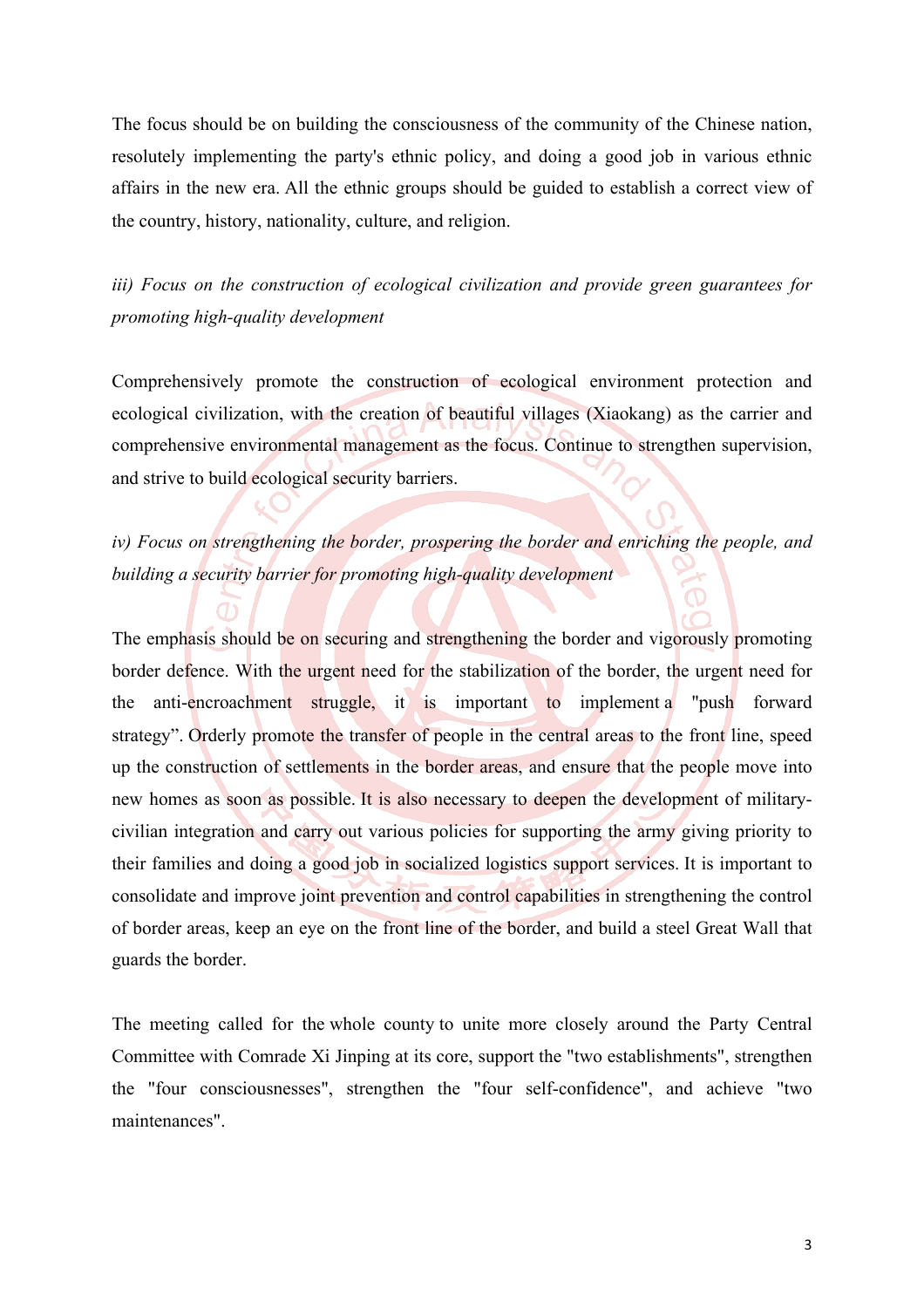#### **Party History Learning campaign carried out in Palchoede Gonpa, Nyingtri**

January 20, 2021

The Party Branch of Nang County, Nyingtri carried out a party history learning campaign in the Palchoede (in Chinese: Balqude) Monastery on January 18. The meeting was presided over by Sonam Dorji, Secretary of the Party Leadership Group and Director of the Monastery Management Committee. It was attended by local police and party cadres.

The meeting emphasised the need "to study the spirit of Xi Jinping's different speeches and Party Constitution, Xi's guidelines for political life in the Party under the new situation, and guideline issued by the Party History Learning and Education Leading Group of TAR Party Committee, the main spirit of the 10th Party Congress of TAR, and Ao Liuquan, Secretary of the Municipal Party Committee's guideline on work safety and forest fire prevention". Those attending were reminded that the priority should be on unifying their thoughts and actions and strengthening theoretical and ideological understanding. Sonam Dorji stressed that the Monastic Management Committee must plan in advance and create an environment to study the party history, party discipline and party responsibility. He said "All party members and cadres of the management committee should follow the decision-making arrangements of the Party Central Committee, District Party Committee, Municipal Party Committee and County Party Committee, strengthen political rules and discipline, improve the awareness of "red line", and earnestly perform the three functions of the management committee of "management, education and service", actively guide Tibetan Buddhism to adapt to socialist society, and strive to achieve a new level of religious management, education of temples and monks". Att 18/7

# **Nyingtri Agricultural and Science Technology Park accepted in Eighth Batch of National Science and Technology Park**

January 21, 2022

Nyingtri applied for the National Agricultural Science and Technology Park construction project in May 2016 and was officially recognised by the Ministry of Science and Technology as the eighth batch of National Agricultural Science and Technology Parks on December 7, 2018. The Nyingtri Agricultural Science and Technology Park successfully passed the eighth batch of national agricultural science and technology park standardisation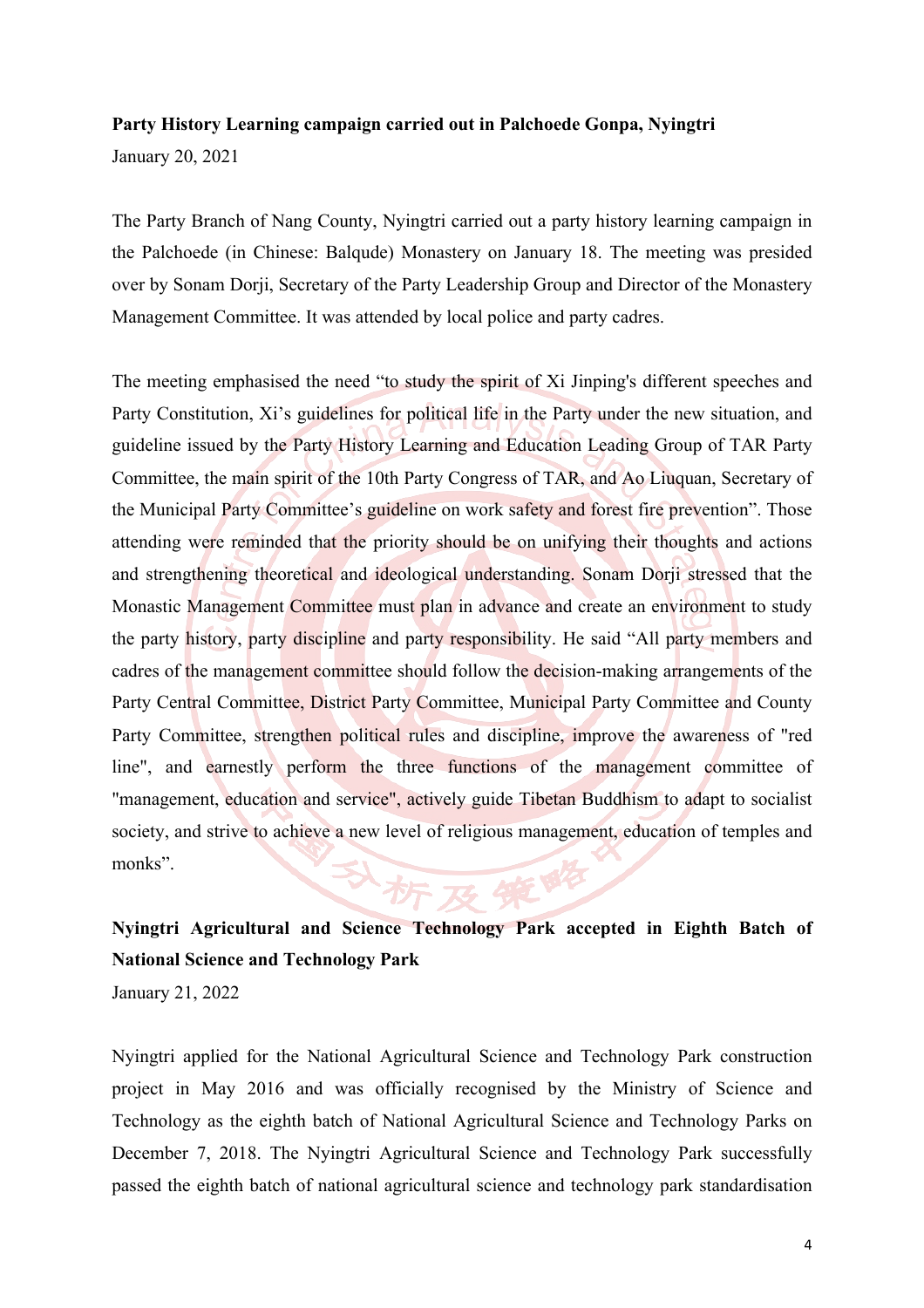three years after construction. It is one of four national-level agricultural science and technology parks that have passed the acceptance inspection in TAR, providing a platform for Nyingtri to accelerate the transformation of modern agricultural scientific and technological achievements in the fields of characteristic forest fruits, Tibetan medicine, and edible and medicinal fungi.

The core area of the park has been established in Miling Farm over 5,300 acres. The main focus will be on the development of three industries: forest fruits, edible and medicinal fungi, and Tibetan medicinal herbs. Over the past three years, the core area has organized and implemented 21 projects, and invested a total of 76.011 million yuan in the implementation of scientific and technological planning projects, special projects for aid to Tibet from Guangdong, and poverty alleviation and agricultural reclamation. A total of 53 new demonstration varieties have been introduced, and 21 demonstration bases have been established with an area of more than 5,440 mu. For the project, they hired more than 1,300 local farmers who specialized in planting and breeding. The park intends to speed up the construction of more hardware facilities, and strive to build the park into a base for agricultural science and technology innovation that combines production, learning and research.

(Comment:  $1 \text{ mu} = 0.066666667 \text{ hectares}$ )

**Yan Jinhai met the Nepalese Consul General in Lhasa**

January 21, 2022

Yan Jinhai, Deputy Secretary of the TAR Party Committee and Chairman of TAR People's Congress met Navaraj Dhakal, Nepalese Consul General in Lhasa on January 18. Yan Jinhai was accompanied by Xiao Youcai, a member of the TAR Party Committee's Standing Committee.

Yan Jinhai briefed Navaraj Dhakal on TAR's economic and social development as a result of Xi Jinping and the Party Central Committee's special care. He mentioned Xi Jinping's visit last year and said it is the "first time in the history of the party and the country that Xi Jinping went to Tibet to celebrate the "peaceful liberation of Tibet" as the General Secretary of the CCP Central Committee, Chinese President and Chairman of the Central Military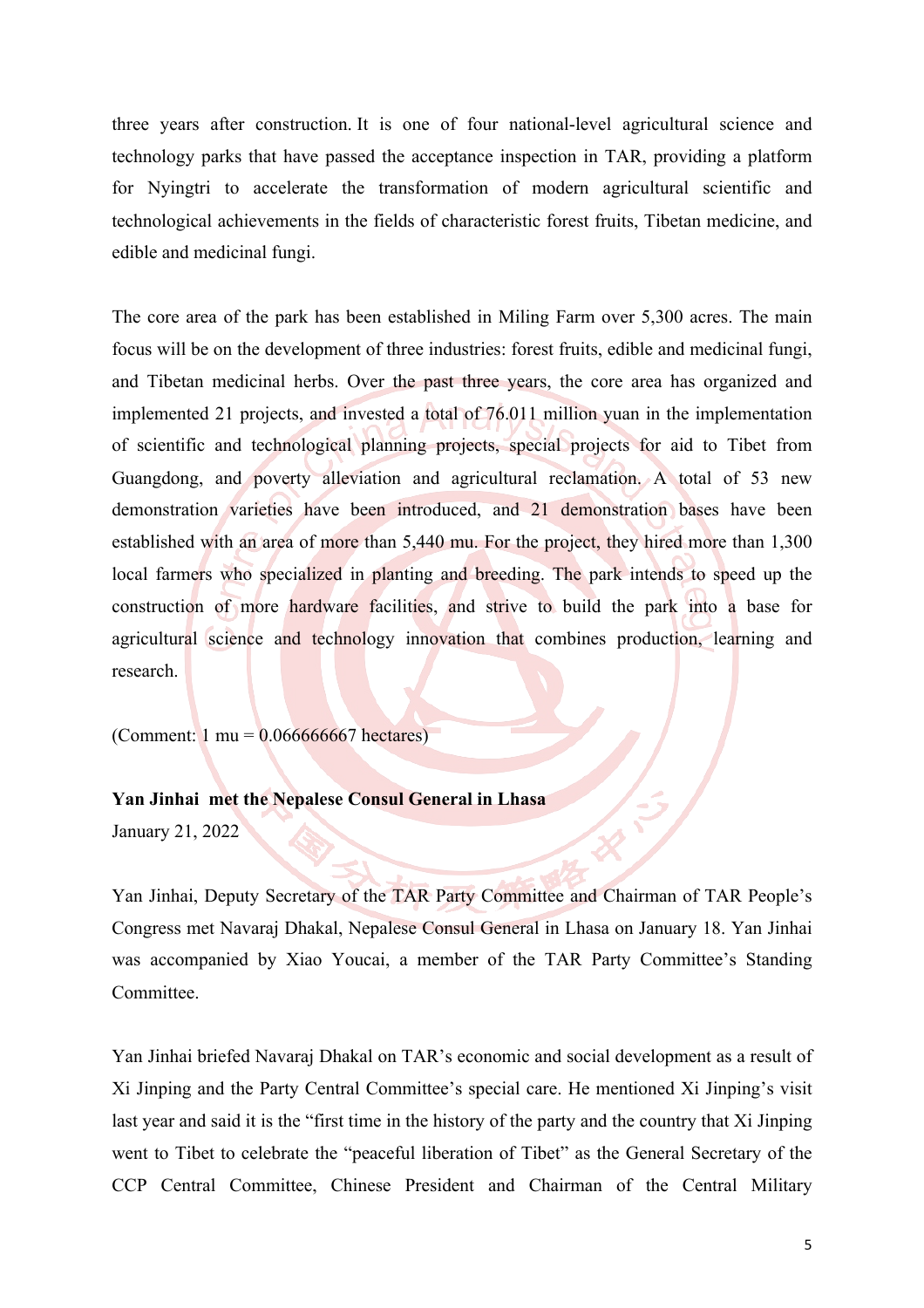Commission. The whole region is full of joy and warmth, and it has further strengthened the confidence and determination of cadres and the masses of all ethnic groups to listen to the party's words, appreciate the party's gratitude, and follow the party".

Yan Jinhai stressed that history has proved that China and Nepal have always been good neighbours, good brothers and good partners. China is working with the people of the whole country to take advantage of the momentum to achieve the second centenary goal. China and Nepal will conscientiously implement the "Joint Statement" signed by the leaders of the two countries, adhere to good neighbourliness and friendship, and continue to promote the joint building of a community with a shared future for mankind. He hoped that the traditional friendship between China and Nepal will continue to flow like the Brahmaputra.

Dhaka thanked China and TAR for their assistance to Nepal, especially the strong support in the fight against Covid. He emphasised that the Nepali side firmly supports the one-China policy and will never allow any anti-China activities on its territory. He said "Nepal is always willing to deepen the cooperation, jointly promote the joint construction of the "Belt and Road", and further deepen and consolidate the traditional friendship between Nepal and China".

## **TAR Symposium for Monks, Nuns Representatives and Monastic Management Cadres held in Toelung Dechen District**

January 21, 2022

On January 20, Shi Yuben, Secretary of TAR Party Committee; Dawa Tsering, Standing Member of TAR Party Committee, Minister of the United Front Work Department (UFWD), Deputy Secretary of TAR PPCC; Sonam Choezin, Secretary of the Toelung Dechen District Party Committee; and Yin Meiling, Member of the Party Group and Vice Chairman of the PPCC, were among those attending the symposium.

At the symposium, four representatives of monks and nuns from Monasteries and nunneries presented their reports on the understanding and study of the spirit of the Sixth plenary session of the 19<sup>th</sup> CCP Central Committee, National Religious Work Conference, and 10<sup>th</sup> TAR Party Congress and expressed their desire to "carry forward the tradition of patriotism,"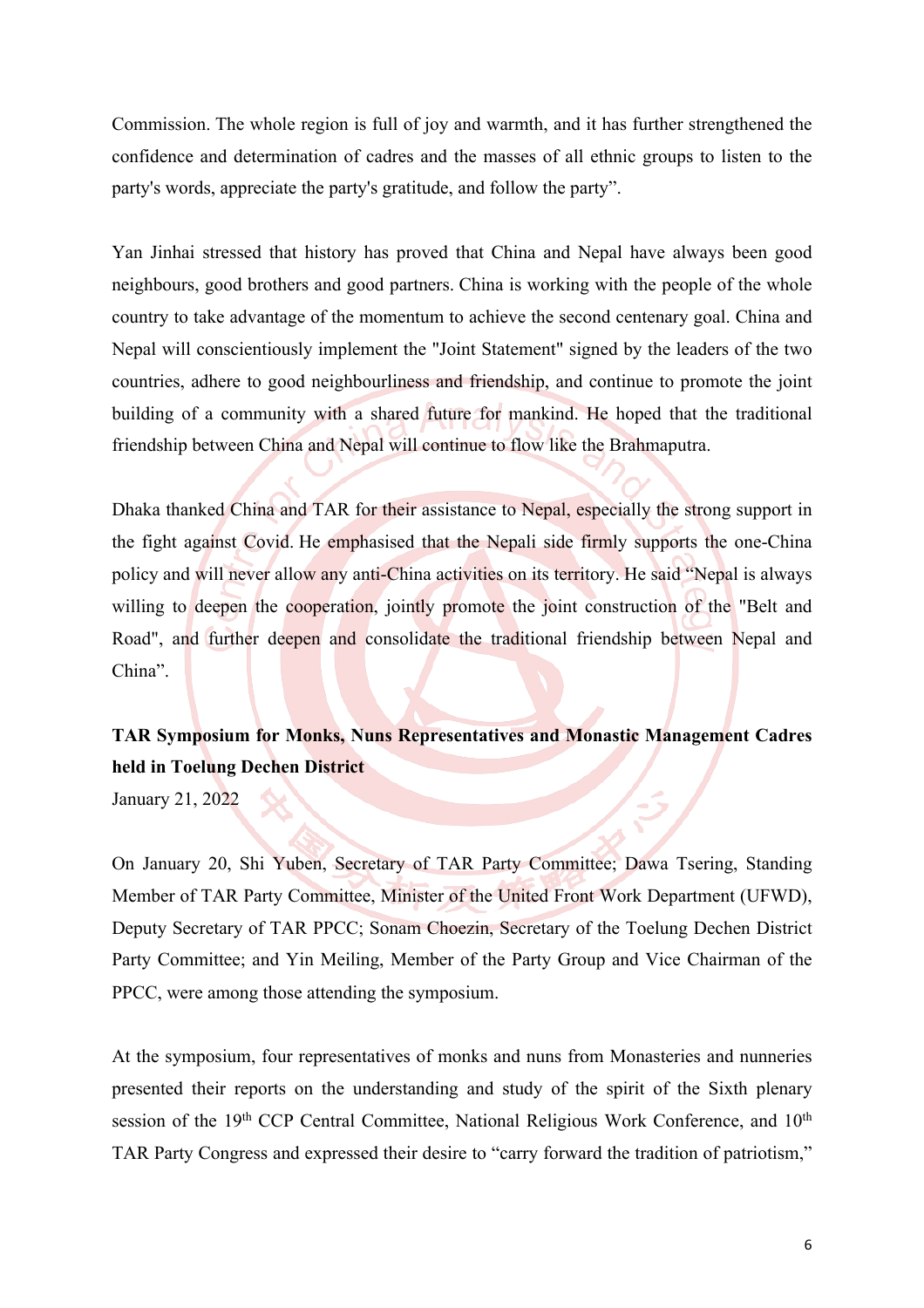and assured their commitment to "listen to the party, follow the party, practical actions to maintain harmony and stability in the field of religion."

Shi Yunben, Secretary of the TAR Party Committee, thereafter stressed that the monks and nuns in the monasteries and nunneries should "strive to be models with clear-cut stands, and that they should be models for law abidance, political reliability, morally convincible to the public and efficient in crucial times." He urged them to follow and propagate the "four standards" to become exemplary monks and nuns, and work towards maintaining harmony in the religious field in the region.

A total of 70 officials including Secretaries of the Party Work Committees, United Front Work Departments, Monastic Management Cadres, Representatives of monks and nuns of TAR attended the symposium.

#### **Former Deputy Mayor Ruthok County of Ngari expelled from poverty**

January 26, 2022

Ngari (Ch:Ali) Commission for Discipline Inspection and Commission launched a case review and investigation against Chen Jun, Standing Member and Executive Deputy County Mayor of Ruthok (Ch:Ritu) County of Ngari for "serious violation" of discipline and law.

After the investigation it was found that Chen Jun's awareness of law and discipline was "weak", that his ideals and beliefs were lost, he resisted organization leadership and transferred "stolen money and property", and accepted gifts that might have affected fair execution of official duties.

#### **Renounce Dalai Lama to get jobs, China tells Tibetans**

January 27, 2022

An official Chinese announcement stated that Tibetans looking for work in their region's state sector must first renounce all ties to Tibetan spiritual leader the Dalai Lama as a condition of employment. The directive sent on January 25 to all provinces and municipalities of the Tibet Autonomous Region states that workers employed in Tibetan government offices, schools or hospitals must be "trustworthy and reliable citizens" and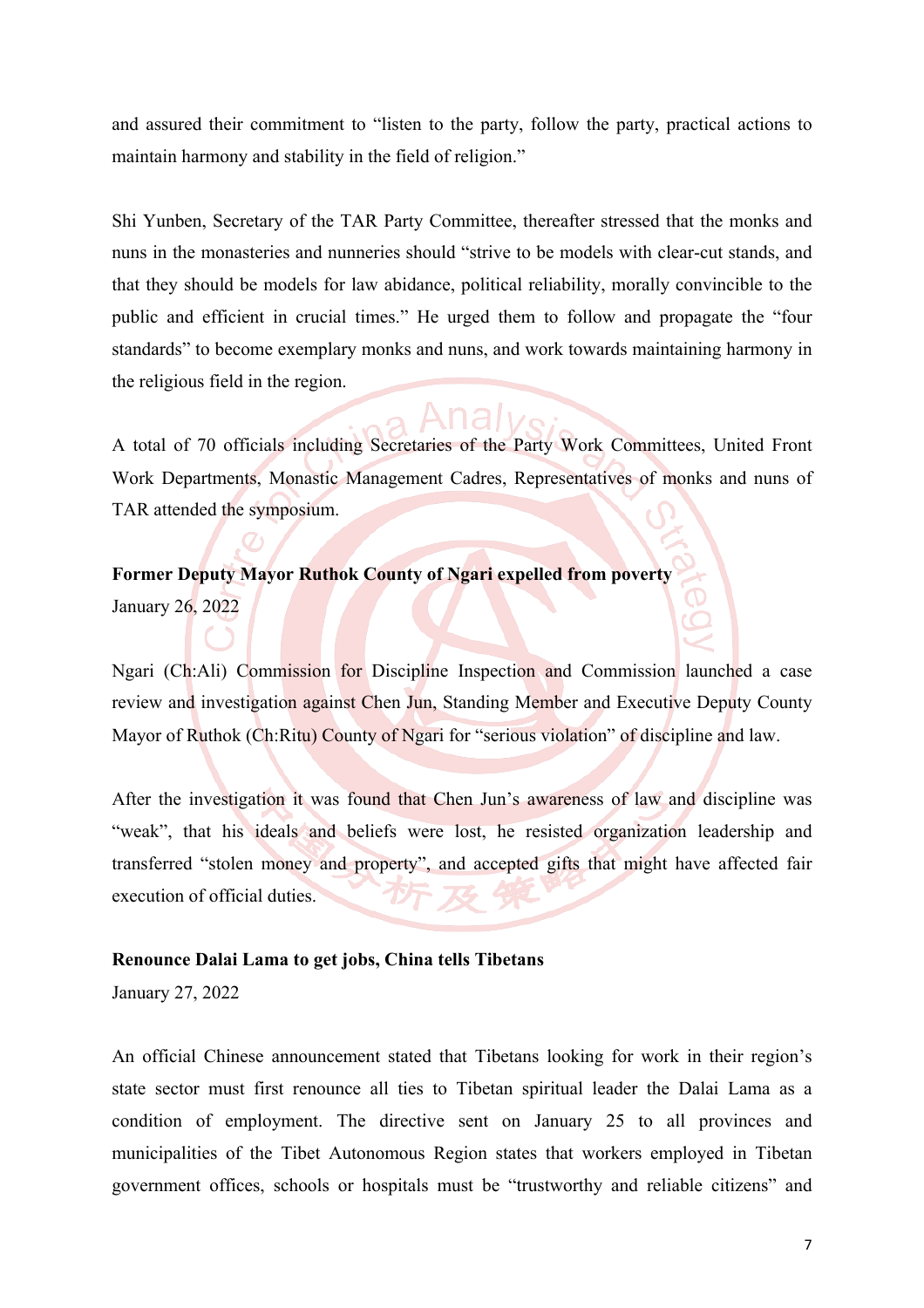remain loyal to the ruling Chinese Communist Party. They must also renounce the Dalai Lama and his followers, the directive says, referring to the group of supporters that has formed around the exiled spiritual leader over the years as a "clique."

Speaking to RFA, a source in Tibet said that China's new order further restricts the rights of Tibetans living under Beijing's rule and violates China's own laws. "Whether it's for new employment, admission to schools, or promotion in your current job, your basic rights are denied if you don't fulfil the conditions mandated by the Chinese government," RFA's source said, speaking on condition of anonymity for reasons of security.

"The Constitution of the People's Republic of China clearly states that all citizens are equal before the law, so this new announcement denies Tibetans their basic rights. It is sad that the Chinese government's need to control Tibetans living in Tibet is based on the strength of Tibetans' loyalty and devotion to the Dalai Lama," he said.

(*Comment:* Severe restrictions already exist on Tibetans residing in TAR. The prohibition insisting that Tibetans seeking government-related employment must renounce the Dalai Lama and his followers follows the recent directive by the Shigatse UFWD about 'doublefaced' cadres.)

#### **TAR raises Social Assistance and Security Standards**

January 27, 2022

The TAR Department of Civil Affairs has taken multiple measures to improve social assistance and security standards in light of the actual economic and social development of Tibet. Starting January 1, 2022, the Civil Affairs Department raised the minimum living security subsidy standard for urban residents to 927 yuan from 910 yuan per person for per month; and to 5160 yuan for rural residents from 5,060 yuan per person per year benefitting 158,000 people. Subsidies for destitute people financed by centralized support and branch support in cities has been raised from 14,196 yuan to 14,461 yuan per person per year,

and the basic living subsidy standard for the 'extremely' poor people who are supported by branch support in rural areas has been raised from 7,590 yuan to 7,740 yuan per person per year.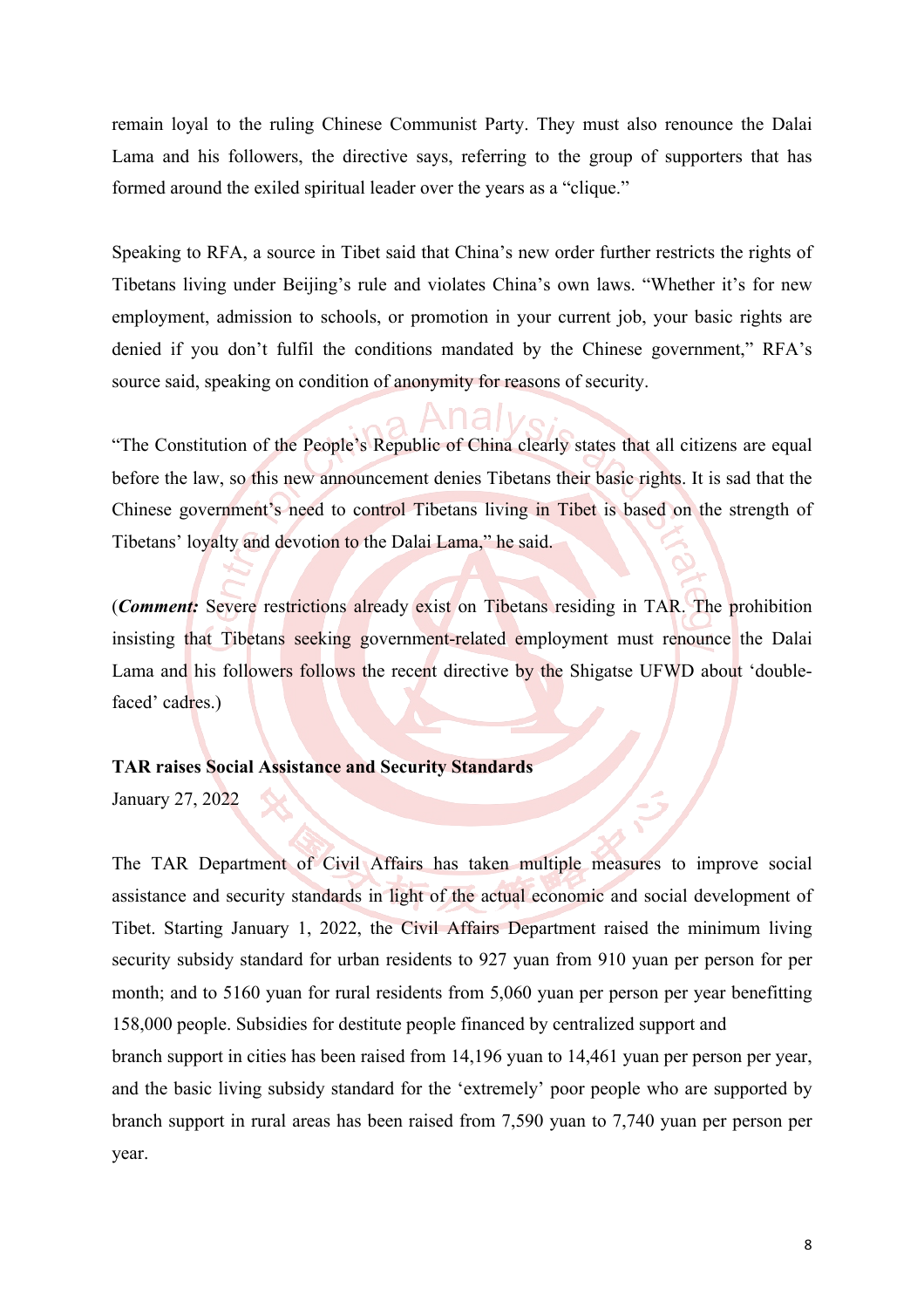Tan Minghu, Director of the Office of the TAR Civil Affairs Department, said "that in order to continuously improve the ability of social assistance and has continued to promote the civil affairs departments of the region to do a good job in consolidating and expanding the achievements of poverty alleviation and the effective connection of rural revitalization."

#### **TAR Party Secretary inspects Tibet Entry-Exit Frontier Inspection Station**

January 28, 2022

TAR Party Secretary Wu Junzheng, recently went to the Tibet Entry-Exit Frontier Inspection Station in Kyirong (Ch: Geelong) to inspect border strengthening work, border stability maintenance and port control work. During his visit, he emphasised Xi Jinping's thoughts on Socialism with Chinese characteristics in the new era, told officials and border guards to thoroughly study the 'spirit' of the Sixth Plenary Session of the CCP Central Committee, and to consolidate border defense work, border security and to resolutely defend the "southwestern border of the motherland." Wang Junzheng also told them to take political responsibility, build an indestructible steel like border barriers and make new contributions for long term and comprehensive stability in Tibet.

At the main command centre station at Kyirong port, Wang Junzheng was briefed on the construction situation in the border areas in detail, met the duty team of the Kyirong port, the Everest Border Police Station and the Pangong lake Border Police Station, listened to the development of frontline services, and told the 'border guards to stick to their post in the ice and snow, but also to take care of their health'.

Wang Junzheng pointed out that the overall social stability situation in TAR is stable, there is economic development and progress, ethnic unity, religious harmony and that the people live and work in peace and contentment. These achievements, he said, is due to the "strong leadership of the CCP Central Committee with Xi Jinping at the core, his thoughts on socialism with Chinese characteristics in the new era, his instructions on Tibet work, the party's strategy of governing Tibet in the new era." He added that credit for the current situation also goes to the hard work of the TAR Party Committee's leading cadres, and sweat of the frontier policemen and soldiers. He expressed his "high respect and gratitude to all frontier policemen who have been fighting on the frontline for a long."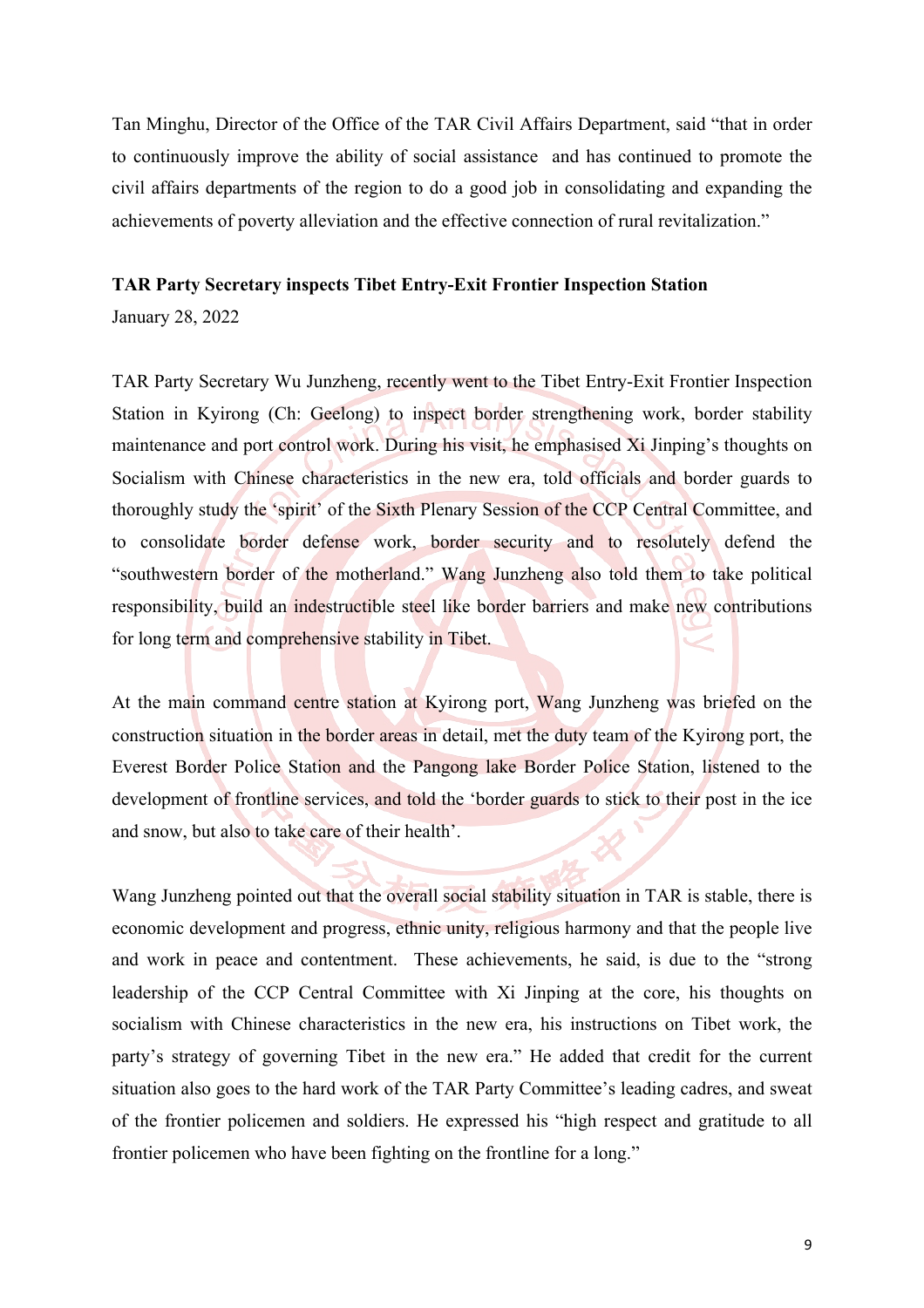Wang Junzheng stressed that social stability in Tibet is related to national stability, and border security in Tibet is related to national security. He said; "without peace on the borders, there will no peace for thousands of families." He demanded absolute loyalty to the party, and in-depth understanding of the "two establishments" and insisted on putting the cause of the party and the people first, "loyalty to the core, support to the core, maintain the core and defend the core to ensure security and stability on the border."

The TAR Party Secretary informed the personnel that the 20th Party Congress will be held this year and it is therefore important "to consolidate and protect the frontiers." He added that Party Committees and Governments at all levels must always attach importance to border defense work, care for frontier police, help solve their issues and challenges and must create a "conducive, good working and living atmosphere for them."

The TAR Party Secretary was accompanied by TAR leaders Liu Jiang, Dawa Tsering and Zhang Hongbo.

**Director of TAR Press and Publication expelled from all Party Positions** January 28, 2022

The TAR Discipline Inspection Commission conducted an investigation of Liu Liqiang, who holds multiple positions such as the Director of TAR Press and Publication Bureau, Member of the Propaganda Department of TAR, and President of the Tibet People's Publishing House, for "serious violations of law and discipline."

After investigation, Liu Liqiang was dismissed for losing his "ideals and beliefs", for betraying the original mission, for being disloyal to the party and for not reporting personal matters honestly. Liu Liqiang was accused of violating the spirit of the eight central regulations, and organizational discipline. He was expelled by the TAR Discipline Inspection Commission, which confiscated his "illegal income" and transferred his case to the procuratorate for examination and prosecution.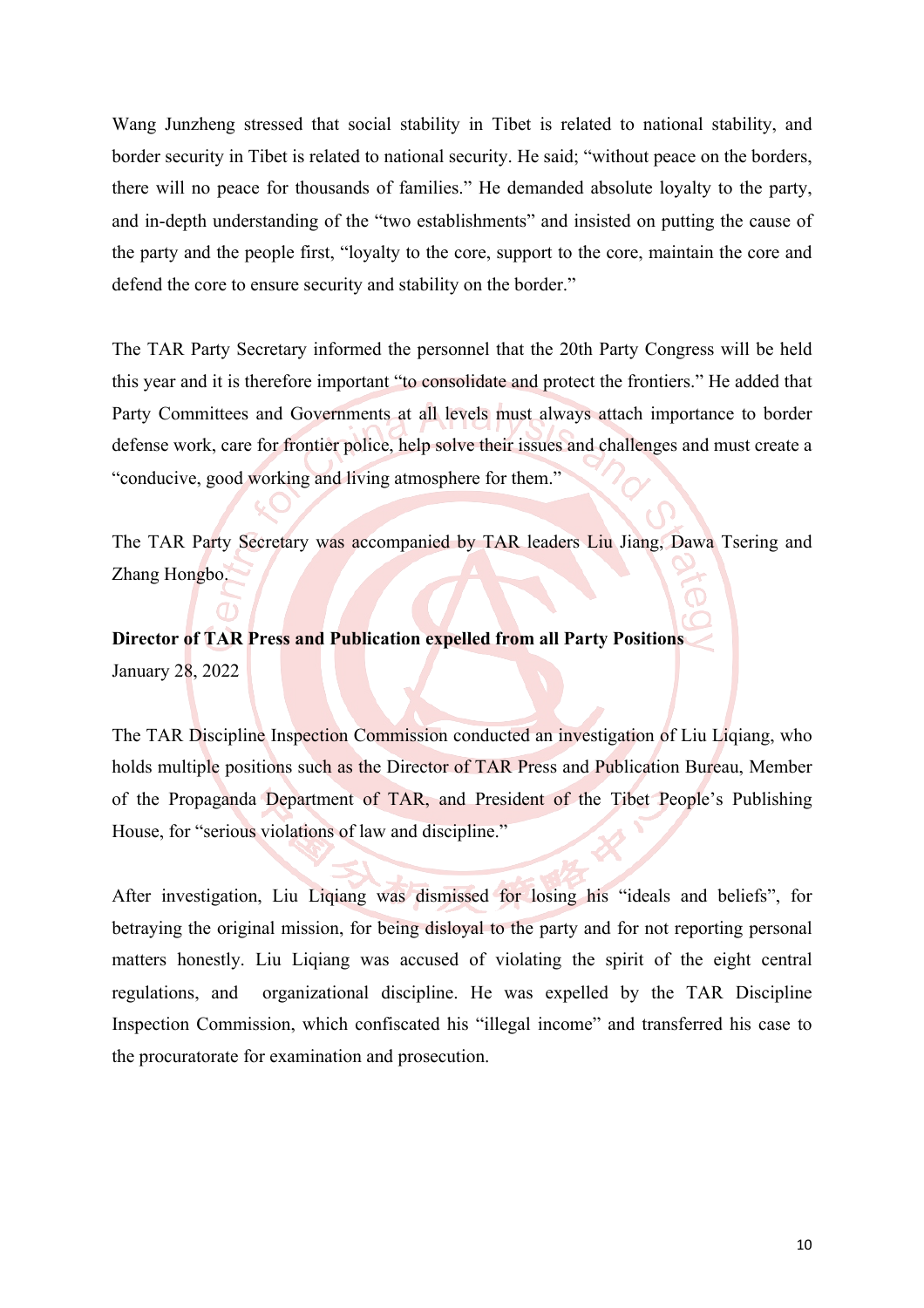## **Dui Hua Analysis: Decoding State Security Trials, Part I: ESS Cases in Tibet Rose Sharply in 2020**

Dui Hua's recent publication on state security trials in China in general and in Tibet and Xinjiang in particular concluded that the number of state security trials (ESS) increased exponentially in 2020. The findings on ESS trials in Tibet are as follow:

Crimes of endangering state security in China achieved international attention in 2021 with high-profile cases related to hostage diplomacy, even as available information about individual trials decreased. Such crimes include subversion, splittism, incitement to subversion/splittism, espionage, and state secrets violations. They carry a mandatory supplemental sentence of deprivation of political rights, precluding individuals from writing articles, giving interviews, voting, standing for office, and working in a state-owned company.

It said Tibet covers one-eighth of China's territory and has a relatively small population of 3.6 million people, but a disproportionately large number of China's ESS trials are concluded in the region. With a level of transparency not seen in other provinces, the high court of the Tibet Autonomous Region has annually disclosed the number of ESS trials in the region for the years 2018-2020. In 2018, 25 people were tried for inciting splittism and providing funds to entities/individuals to endanger state security. The following year, 37 people were tried in 24 ESS cases involving the same offenses. The latest available 2021 work report stated that the number of ESS cases in 2020 increased to 65 involving 74 defendants.

Official figures disclosed in Ganzi Prefecture also hint at the extent of crackdown in the Tibetan autonomous region in western Sichuan. Although trial numbers are not available, the prefecture's procuratorate approved the arrest of nine individuals in seven ESS cases in 2020, according to its 2021 annual work report. That same year, 15 people were indicted in 12 ESS cases. While figures are available for Tibet and Ganzi, it is not known how many people were arrested, indicted, or tried in other Tibetan regions in Sichuan, Gansu, Ningxia, and Yunnan.

Tibetans stand accused of ESS for sharing news and opinions on social media and for contacting relatives living in exile, sometimes with news of anti-government protests. Chinese authorities maintain tight control over information flows across the Tibetan regions.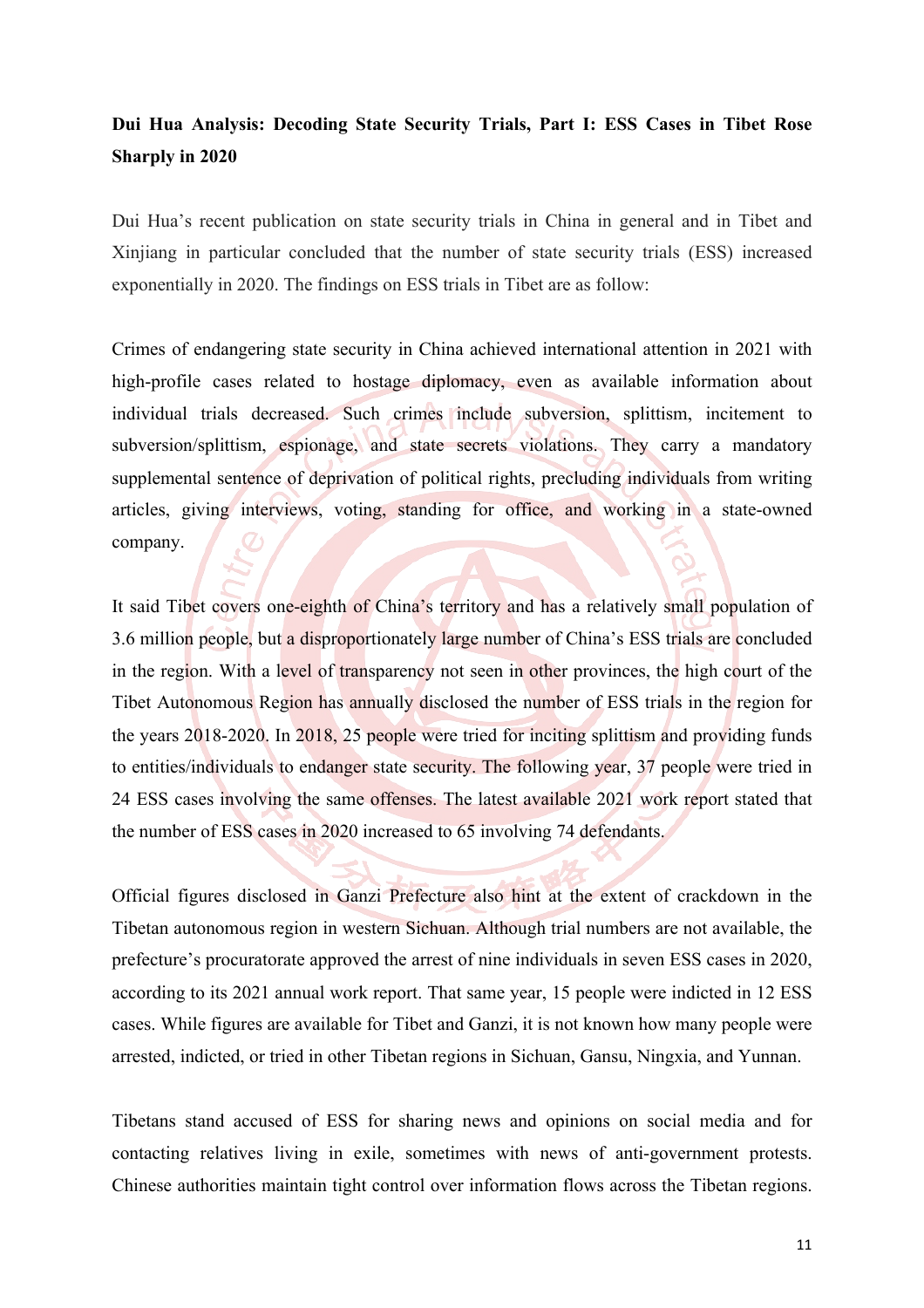Dui Hua's research into court judgments found the names of nine Tibetans who were tried for inciting splittism in Ganzi between June and August 2020. From September to December of the same year, six more Tibetans were tried in Ganzi, and seven Tibetans were tried for the same crime in its neighbouring Ngawa (Ch:Aba Prefecture).These judgments provided no information beyond their names, the charges against them, and the dates of the judgment.

#### **DEVELOPMENTS IN TIBETAN ETHNIC AREAS OUTSIDE TAR**

#### **China arrested a young Tibetan college graduate, Qinghai**

January 20, 2022

The Chinese authority arrested Loten, a college graduate student from Matoe County, Qinghai and kept him at a detention centre in Xining, the capital of Qinghai Province. Loten shared his concern and disagreement about 'sinicization' of the Tibetan language and education system in the region on his social media. He was arrested after he spoke on the online messaging group on WeChat, expressing disagreement with the policy of sinicization of the education system in Golog. He mentioned that the implementation of Chinese medium education and introduction of Chinese textbooks in Tibetan schools aims to cut off the link between the mother tongue and Tibetan kids from a very young age. According to the sources, his family was not informed of the reason for his arrest, but they suspect it's due to his writings. His family were informed that he is at Xining for 're-education' and has to pay for his accommodation and other expenses.

**Qinghai Propose to include Xining-Yushul-Chamdo Railway project in the 14th Five Year Plan National Railway Construction Plan** January 21, 2022

At the Fourth Session of the Thirteenth National People's Congress 2021, the Qinghai Provincial Delegation proposed to "include the Xining**-**Yushul-Chamdo Railway Project in the 14th Five Year Plan of National Railway Construction. The National Railway Commission responded that after revision of the "Medium and Long-Term Railway Network Planning", they will work with the relevant departments, local governments and railway enterprises to coordinate the regional development plans and inspect the network layout,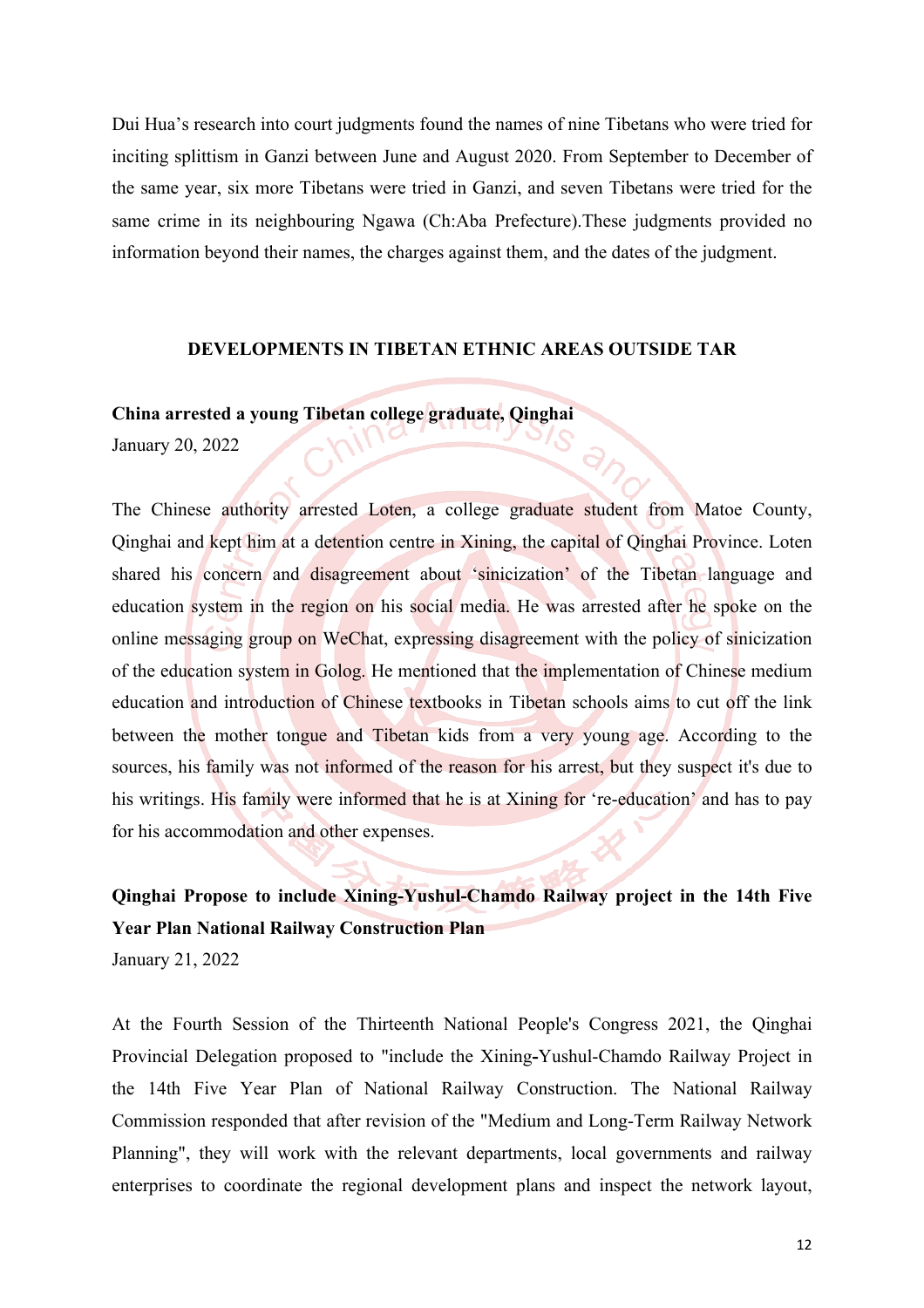transportation demand and fundraising, the construction timing and engineering plan of the project and, if conditions are ripe, they would include the project in the 14th Five Year Plan.

The Xining-Yushul-Chamdo railway project is important and will connect Qinghai's Tibetan areas to TAR and Yunnan. The line starts from Xining, Qinghai Province, passes through Hainan, Guoluo Tibetan Autonomous Prefecture and Yushul Tibetan Autonomous Prefecture, and connects to the Chamdo Station of the Sichuan-Tibet Railway which is under construction. The total length of the railway line is approx. 1,070 kilometres. The Qinghai Provincial Development and Reform Commission highlighted that the project is significant to Qinghai as it will closely connect the northwest region and the southwest region, establish an important transportation corridor between Qinghai, TAR and Yunnan, and effectively serve and support the implementation of national strategies such as the "Belt and Road", ecological protection and high-quality development of the Yellow River Basin. It will also promote the accelerated development of tourism, clean energy, ecological animal husbandry and other industries, and help not only regional economic and social development but also connect to external development. It mentioned that the Xining-Yushul-Chamdo Railway is the second railway entering Tibet in Qinghai province, which will effectively ease the transportation pressure on the Qinghai-TAR Railway.

#### **Qinghai Tibetans banned from online religious presence**

January 26, 2022

Implementing a new national law that bans efforts to spread religion or disseminate religious teaching through online channels ahead of this fall's crucial five-yearly congress of the Communist Party of China, authorities in Qinghai Province have on January 20 ordered Tibetan social media groups tied to religion to disband or face punishment.

The new law – "Measures for the Administration of Internet Religious Information Services" – forbids, or strictly limits, a broad swathe of online activity and is to come into force from March 1. The law issued on January 20, which promised that investigation and punishment will follow those who violate the order. It said any religious content accused of opposing the Communist Party's leadership or inciting subversion of state power will be banned.

RFA's Tibetan Service (January 24), citing a local source, reported that "All online coordinating of religious activities and related events will be banned."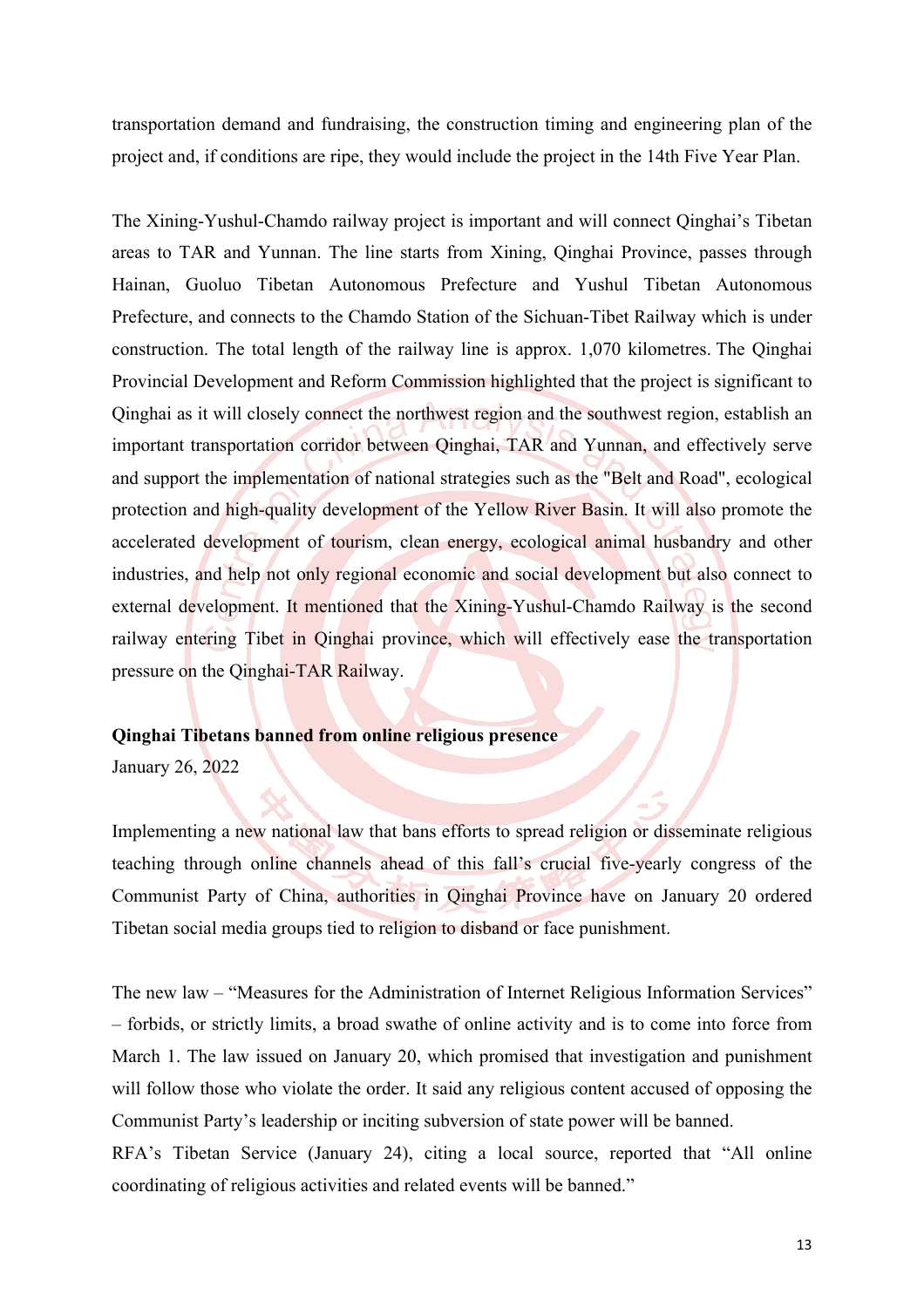(Comment: People across Tibet have created many social media groups which coordinate religious activities online and share information about pilgrimages, religious holidays and special religious charitable observances that include activities to free captive birds, fish etc, earmarked for slaughtering.)

## **Tibetan Plateau Data Center released over 4,600 scientific datasets on Qinghai-Tibet Plateau**

January 28, 2022

The Tibetan Plateau Data Center (TPDC), a research institute under the Chinese Academy of Science, at its annual working conference on January 27, claimed they have collected and published more than 4,600 scientific datasets on the Qinghai-Tibet Plateau and its surrounding areas, providing vital data support for the research on "the roof of the world." TPDC supported 689 scientific research projects and more than 450 SCI papers in 2021.

Established in 2019, the TPDC collects scientific datasets in the cryosphere, solid Earth, ancient environments, land surfaces, and other fields. It now has more than 50,000 registered users, attracting an average of 860,000 visits per month. It provides data support for major scientific studies and discoveries on the cryosphere and ecological changes in climate changes and enhancing regional disaster prediction and early warning and disaster relief.

### **EXILE TIBETAN NEWS**

#### **Hundreds of Tibetans stage protest against IOC President**

February 03, 2022

On the eve of the opening of China's 2022 Beijing Winter Olympics, several hundred Tibetans staged a protest in front of the International Olympic Committee (IOC)'s headquarters in Lausanne, Switzerland, objecting to its inability or unwillingness to make human rights an issue of concern at the event. They accused the IOC of complicity in "atrocities" committed against ethnic minorities in the People's Republic of China.